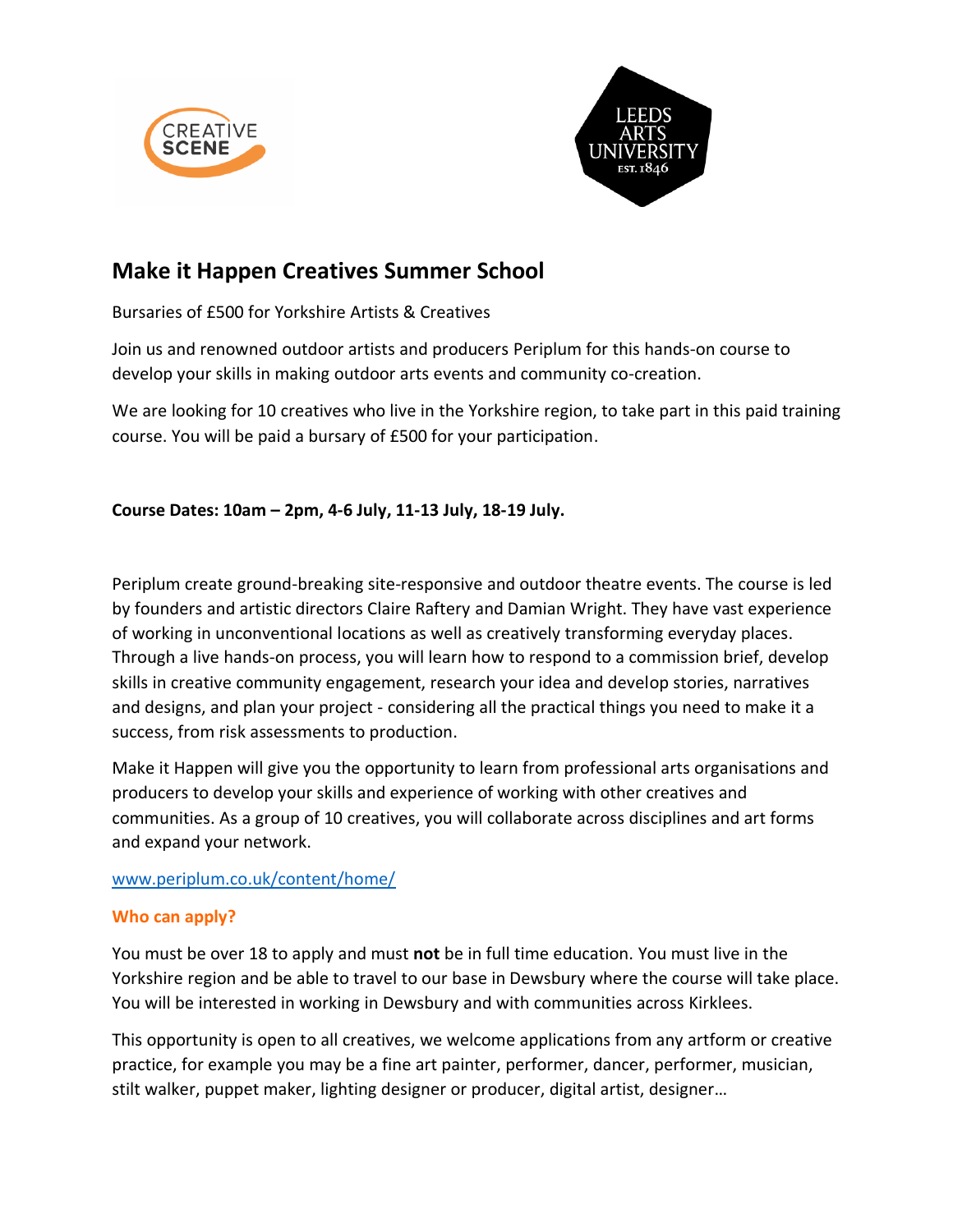You don't have to have any experience of community engaged arts or creating work for outdoor sites - just enthusiasm and a willingness to learn with a group of other creatives.

We particularly encourage applications from those currently under-represented within the UK arts sector, including those of Black, Asian or other Global Majority ethnicities, those who have faced socio-economic barriers, those who identify as LGBTQI+ and those who are disabled or neurodiverse.

Please let us know if you have any access requirements.

Please ensure you are available for all the dates listed below and for an interview week 20th June before applying.

# **Course Dates.**

All days 10am – 2pm each day at Creative Scene, 9 Wellington Road, Dewsbury, WF13 1HF.

# **Week 1: Working with others.**

Monday 4 July, Tuesday 5 July and Wednesday 6 July

- Responding to sites and researching ideas
- Immersive and interactive performance practice
- Encouraging adventure and exploration to unlock the creative imagination
- The role of the audience in the action and in relation to space.

# **Week 2: Making things happen.**

Monday 11 July, Tuesday 12 July and Wednesday 13 July

- Designing and delivering engagement projects through dialogue with people.
- How to build atmospheres and narrative through visuals, physicality, voice and digital media
- Devising and staging techniques

# **Week 3: Planning your proposal.**

Monday 18 July, Tuesday 19 July and Wednesday 20 July

You will be supported throughout the week to develop your proposal, make a production plan, and try it out in our studio space. At the end of the course you will have the opportunity to make your proposal to carry out a commission as part of Heritage Open Day in Dewsbury, 10th September. If selected, an additional fee of £500, plus mentoring, production support and materials budget will be provided.